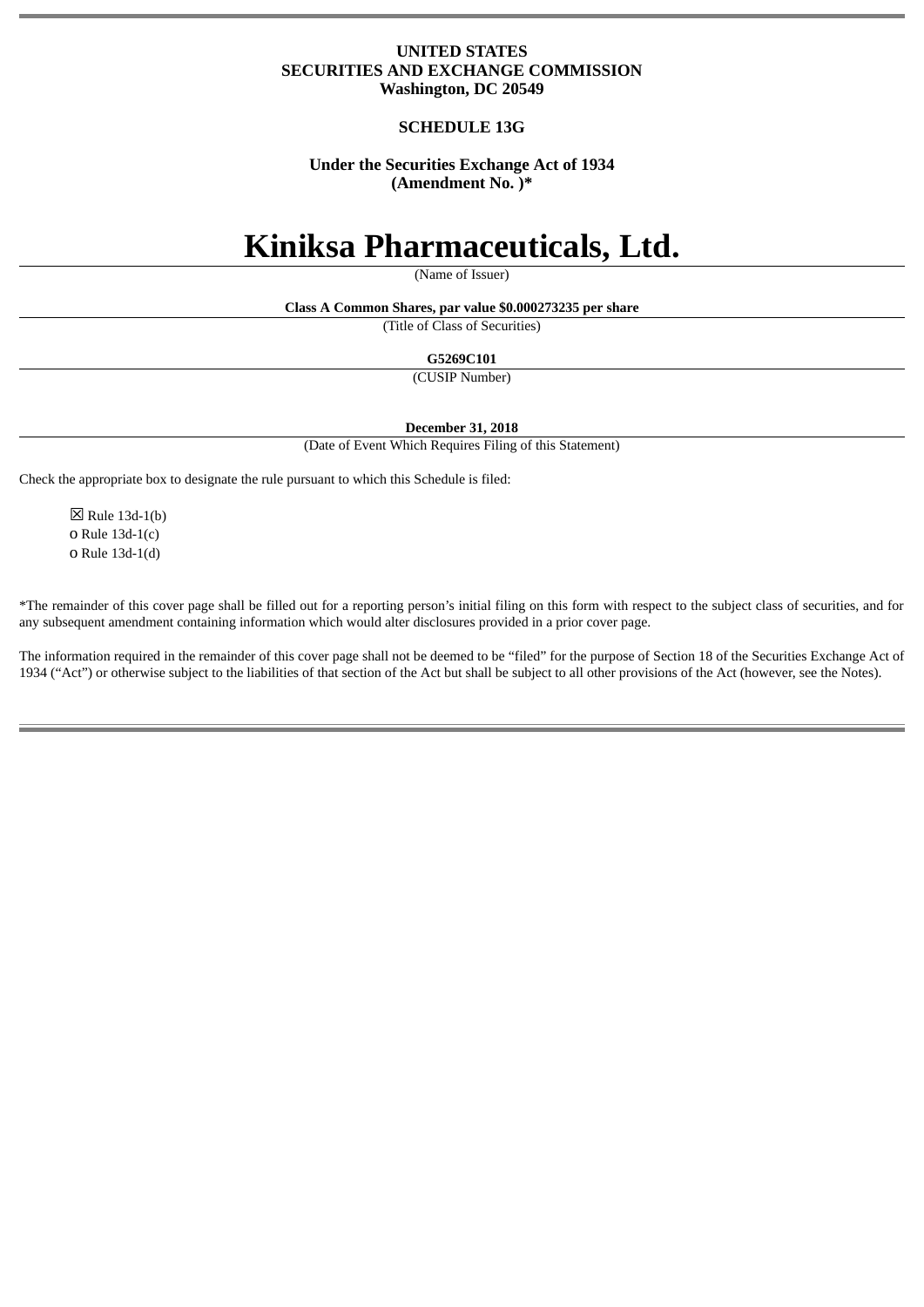| $\mathbf{1}$                                                                                                                                   | NAME OF REPORTING PERSONS                                                       |   |                            |  |
|------------------------------------------------------------------------------------------------------------------------------------------------|---------------------------------------------------------------------------------|---|----------------------------|--|
|                                                                                                                                                | ArrowMark Colorado Holdings, LLC                                                |   |                            |  |
| CHECK THE APPROPRIATE BOX IF A MEMBER OF A GROUP<br>$\overline{2}$<br>$(a)$ o<br>$(b)$ o                                                       |                                                                                 |   |                            |  |
| 3                                                                                                                                              | <b>SEC USE ONLY</b>                                                             |   |                            |  |
| $\overline{4}$                                                                                                                                 | CITIZENSHIP OR PLACE OF ORGANIZATION<br>Delaware, United States                 |   |                            |  |
|                                                                                                                                                |                                                                                 | 5 | <b>SOLE VOTING POWER</b>   |  |
| <b>NUMBER OF</b><br><b>SHARES</b><br><b>BENEFICIALLY</b><br><b>OWNED BY</b><br><b>EACH</b><br><b>REPORTING</b><br><b>PERSON</b><br><b>WITH</b> |                                                                                 |   | 789,312                    |  |
|                                                                                                                                                |                                                                                 | 6 | <b>SHARED VOTING POWER</b> |  |
|                                                                                                                                                |                                                                                 |   | $\overline{0}$             |  |
|                                                                                                                                                |                                                                                 | 7 | SOLE DISPOSITIVE POWER     |  |
|                                                                                                                                                |                                                                                 |   | 789,312                    |  |
|                                                                                                                                                |                                                                                 | 8 | SHARED DISPOSITIVE POWER   |  |
|                                                                                                                                                |                                                                                 |   | $\overline{0}$             |  |
| 9                                                                                                                                              | AGGREGATE AMOUNT BENEFICIALLY OWNED BY EACH REPORTING PERSON                    |   |                            |  |
|                                                                                                                                                | 789,312                                                                         |   |                            |  |
| 10                                                                                                                                             | CHECK IF THE AGGREGATE AMOUNT IN ROW (9) EXCLUDES CERTAIN SHARES<br>$\mathbf 0$ |   |                            |  |
|                                                                                                                                                |                                                                                 |   |                            |  |
| 11                                                                                                                                             | PERCENT OF CLASS REPRESENTED BY AMOUNT IN ROW (9)                               |   |                            |  |
|                                                                                                                                                | 5.004%                                                                          |   |                            |  |
| 12                                                                                                                                             | TYPE OF REPORTING PERSON                                                        |   |                            |  |
|                                                                                                                                                | IA                                                                              |   |                            |  |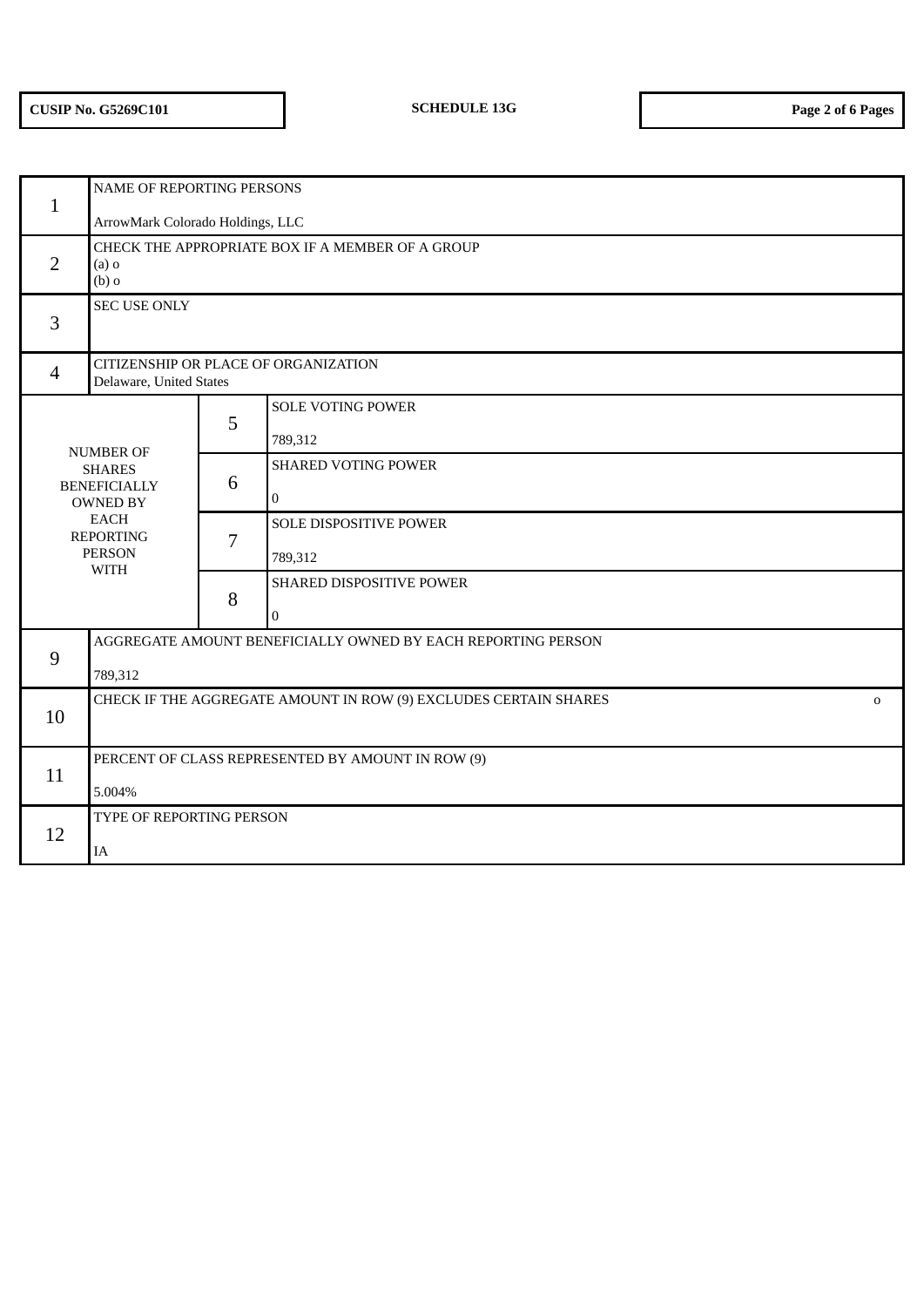## **Item 1. (a) Name of Issuer**

Kiniksa Pharmaceuticals, Ltd.

## **(b) Address of Issuer's Principal Executive Offices**

Clarendon House

2 Church Street

Hamilton HM11, Bermuda

## **Item 2. (a) Name of Person Filing**

ArrowMark Colorado Holdings, LLC

## **(b) Address of Principal Business Office, or, if none, Residence**

100 Fillmore Street, Suite 325

Denver, Colorado 80206

### **(c) Citizenship**

Please refer to Item 4 on each cover sheet for each filing person

# **(d) Title of Class of Securities**

Class A Common Shares, par value \$0.000273235 per shar

# **(e) CUSIP No.:**

G5269C101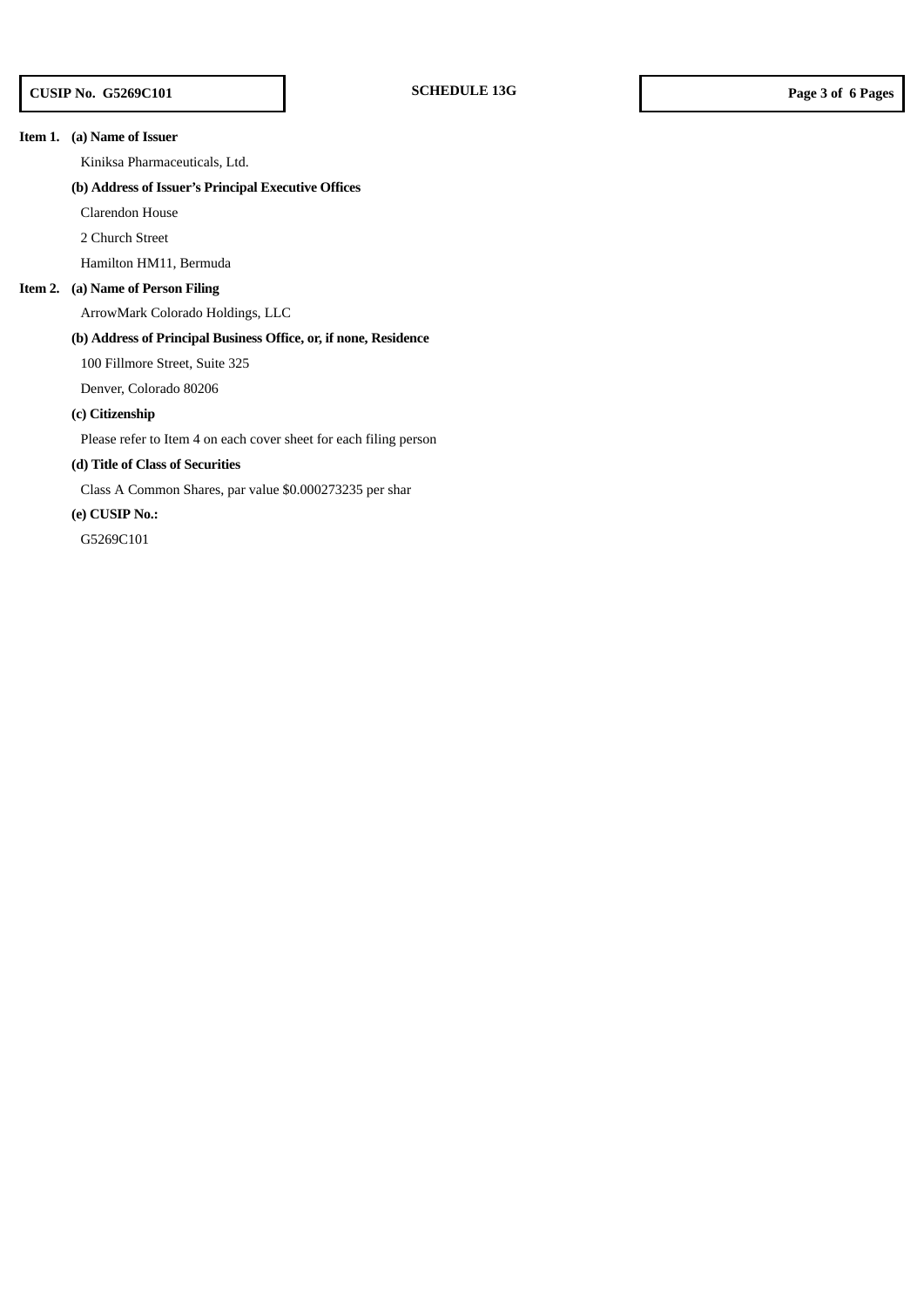## Item 3. If this statement is filed pursuant to §§240.13d-1(b) or 240.13d-2(b) or (c), check whether the person filing is a:

- (a)  $\Box$  Broker or dealer registered under section 15 of the Act (15 U.S.C. 78o);
- (b)  $\Box$  Bank as defined in section 3(a)(6) of the Act (15 U.S.C. 78c);
- (c)  $\Box$  Insurance company as defined in section 3(a)(19) of the Act (15 U.S.C. 78c);
- (d) ☐ Investment company registered under section 8 of the Investment Company Act of 1940 (15 U.S.C. 80a-8);
- (e) x An investment adviser in accordance with  $\S 240.13d-1(b)(1)(ii)(E)$ ;
- (f)  $\Box$  An employee benefit plan or endowment fund in accordance with §240.13d-1(b)(1)(ii)(F);
- (g)  $\Box$  A parent holding company or control person in accordance with §240.13d-1(b)(1)(ii)(G);
- (h)  $\Box$  A savings associations as defined in Section 3(b) of the Federal Deposit Insurance Act (12 U.S.C. 1813);
- (i)  $\Box$  A church plan that is excluded from the definition of an investment company under section 3(c)(14) of the Investment Company Act of 1940 (15 U.S.C. 80a-3);
- (i)  $\Box$  A non-U.S. institution in accordance with §240.13d-1(b)(1)(ii)(J);
- (k)  $\Box$  A group, in accordance with §240.13d-1(b)(1)(ii)(K). If filing as a non-U.S. institution in accordance with §240.13d-1(b)(1)(ii)(J), please specify the type of institution: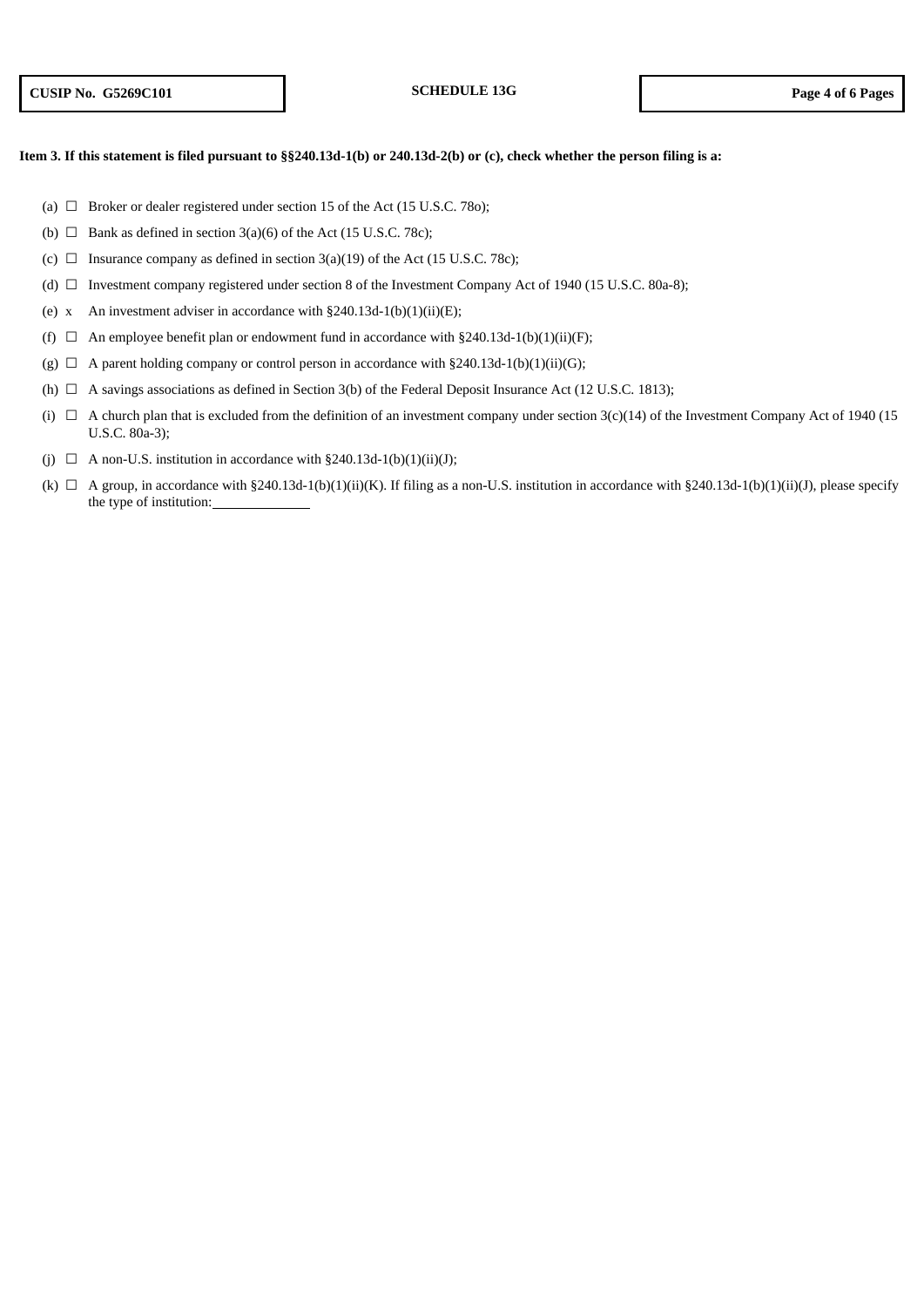## **Item 4. Ownership**

Provide the following information regarding the aggregate number and percentage of the class of securities of the issuer identified in Item 1.

(a) Amount beneficially owned: 789,312

(b) Percent of class: 5.004%

(c) Number of shares as to which the person has:

(i) Sole power to vote or to direct the vote: 789,312

- (ii) Shared power to vote or to direct the vote: 0
- (iii) Sole power to dispose or to direct the disposition of: 789,312
- (iv) Shared power to dispose or to direct the disposition of: 0

#### **Item 5. Ownership of Five Percent or Less of a Class**

#### Not Applicable

## **Item 6. Ownership of More Than Five Percent on Behalf of Another Person**

#### Not Applicable

Item 7. Identification and Classification of the Subsidiary which Acquired the Security Being Reported on by the Parent Holding Company or Control **Person**

#### Not Applicable

**Item 8. Identification and Classification of Members of the Group**

#### Not Applicable

**Item 9. Notice of Dissolution of Group**

Not Applicable

## **Item 10. Certification**

By signing below I certify that, to the best of my knowledge and belief, the securities referred to above were acquired and are held in the ordinary course of business and were not acquired and are not held for the purpose of or with the effect of changing or influencing the control of the issuer of the securities and were not acquired and are not held in connection with or as a participant in any transaction having that purpose or effect.